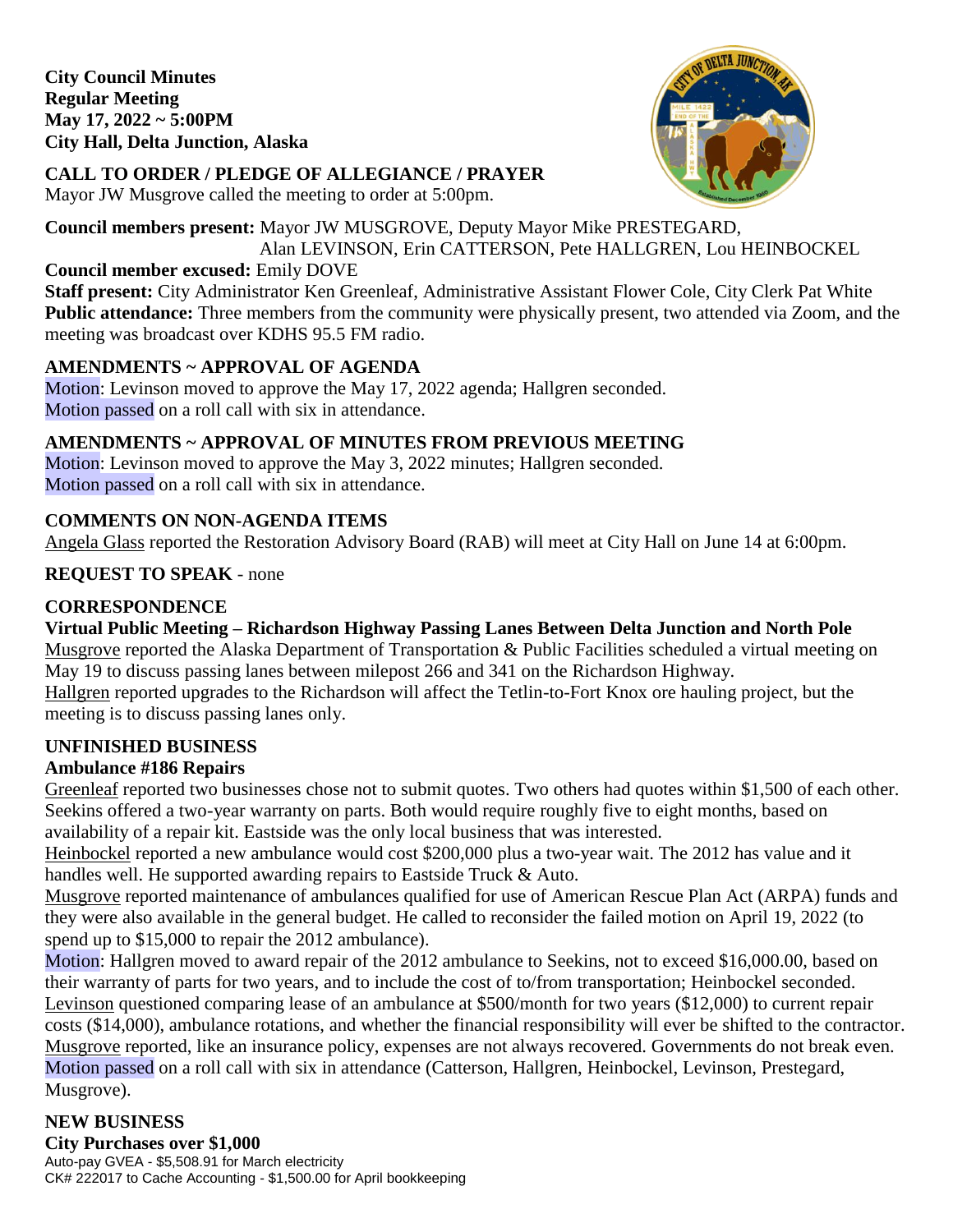CK# 222018 to Delta Building Supply - \$1,209.81 for supplies and repairs

CK# 222019 to Delta Powersports - \$1,598.00 for two Honda pumps CK# 222020 to Vitus Energy - \$22,798.49 for March and April heating fuel

Motion: Levinson moved to approve payments as presented; Heinbockel seconded.

Musgrove reported he decided to bring back a single point of contact to oversee City finances because the current arrangement was not working (part-time local accountant filling in and AML Shared Services doing payroll). The City will continue to look for a full-time accountant, but in the meantime Stephanie Erickson agreed to work 25 hours/week for \$60/hour.

Motion passed on a roll call with six in attendance (Hallgren, Heinbockel, Prestegard, Catterson, Levinson, Musgrove).

## **Kiselev Subdivision – Request to Waive One-Acre Lot Size (#8 on checklist)**

Sebastian Saarloos reported his client wants to subdivide his property on Rebecca Lane (Lot 7, Block 4, Riverview Subdivision) into 7A (0.93 acres) and 7B (1.58 acres). Saarloos asked to waive the one-acre requirement (adopted April 17, 2007) and approve the design before the platting process is started. If not, the dividing line would be angled and create confusion. Each lot has a house, independent well, septic, and power drop.

Musgrove said wells do not often move, but septic systems do. He disagreed with granting a variance.

Motion: Levinson moved to approve the deviation as requested; Heinbockel seconded.

Motion passed on a roll call with five in favor (Heinbockel, Prestegard, Levinson, Hallgren, Catterson) and one opposed (Musgrove).

#### **Community Cleanup**

White reported Big Delta Brewery and Delta Farm Bureau will host Community Cleanup on May 28. Pop & Sons and Delta Environmental Services will provide 30-yard dumpsters at the Visitor Center parking lot. Residents that started early were given permission to leave yellow-bagged garbage along roadsides. White asked if the Council would offer a discount to the general public for garbage delivered to the landfill.

Heinbockel said the intent of Community Cleanup is to support cleaning the entire community. The discounted price is not for commercial haulers who have paying customers.

Discussion followed regarding extending landfill hours (9:00-5:00 instead of 9:00-3:00), commercial haulers not delivering residential trash to the landfill, and offering discounted rates to the public (4¢ per pound instead of  $8¢$ ). Motion: Heinbockel moved to authorize a 50% discount for all refuse delivered to the landfill on Community Cleanup Day and to waive tipping fees on yellow-bagged refuse delivered to the landfill by commercial haulers; Hallgren seconded.

Motion passed on a roll call with six in attendance (Prestegard, Levinson, Catterson, Heinbockel, Hallgren, Musgrove).

#### **Schedule Budget Work Session**

Musgrove asked to schedule a work session to review the FY23 budget before introducing it on June 7 and adopting it by June 30.

Discussion followed regarding using savings (\$30,000 approved June 1, 2021) instead of general funds to pay the bill from Becker Arena (\$6,577.96 approved on May 3, 2022) and discussing the new budget on May 24.

## **REPORTS**

**Mayor** – JW Musgrove reported:

- He is revising airport tie-down guidelines to make accounting run smoother.
- Golden Valley Electric Association (GVEA) membership is given opportunity to vote in the upcoming

GVEA Board election. Ballots are distributed by membership, not the number of hookups. The City (POB 229) received two by-mail ballots with accompanying electronic voting options. Musgrove reported he shredded them because each Council's membership already allowed them to vote.

**Airport** – Alan Levinson reported:

 Airport activity has increased. The runway is clear of snow, but the tie-down area is still soft. More temporary tie-down spaces are available for visitors.

Discussion followed regarding removing tree debris on airport roads and adding material to elevate others.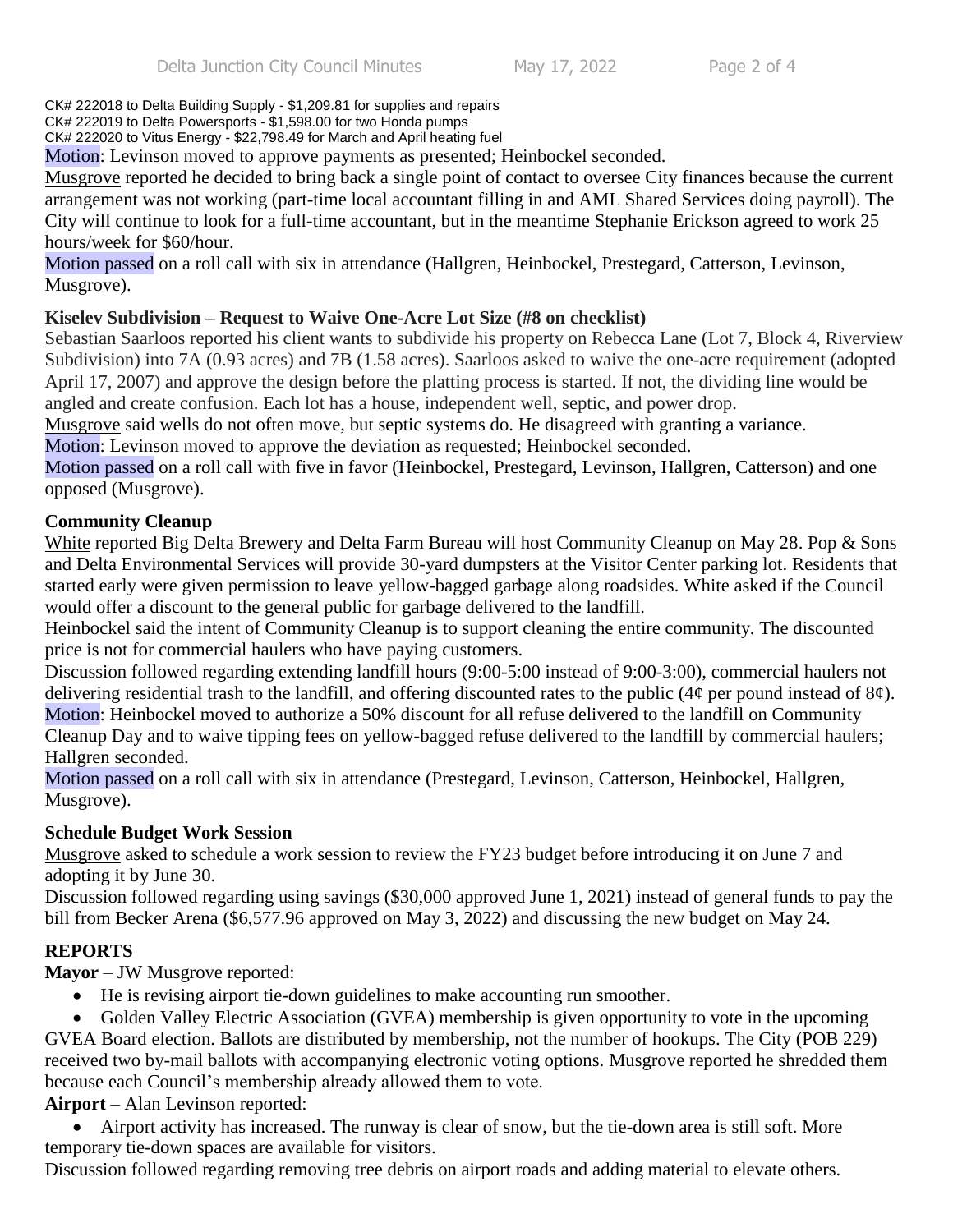• Ken Greenleaf is getting bids from fuel vendors and researching grants to improve the runway. **Library** – Alan Levinson reported:

 The annual library fundraiser is May 21 at the library and Community Center. There will be all types of themed baskets, raffles, gift certificates, music, food, and a corn hole tournament. Library Director Tiki Levinson said, "We sincerely hope to see you all there. It is amazing to see the community support of the Delta Library."

• All elementary classes and a few homeschool students visited the library on field trips over the past two weeks. They faced chilly weather, rain and snow as they made their way to and from the library. It was very exciting to have students bring their parents or grandparents back to the library after school. Tiki Levinson also visited two kindergarten classes at the Delta Elementary School.

 Sign-ups for the summer reading program, *Read Off the Beaten Path,* start June 1. Space is limited for 60 students, kindergarten through 3rd grade, and 30 students, 4th through 8th. The library programs help students retain their reading skills over the "summer slide."

**Health & Safety** – JW Musgrove reported there is an increase in local COVID cases, but symptoms appear milder. **Schools** – no report

**Emergency Services** – Erin Catterson reported:

 Delta Medical Transport had 16 calls between May 1 and May 17. The Delta Junction Volunteer Fire Department responded to four flood calls, one motor vehicle accident, and two fires in the same timeframe.

 DMT, DJVFD, and Rural Deltana Volunteer Fire Department participated in the High School graduation parade and the Elementary Husky Hustle. Alaska State Troopers, 49<sup>th</sup> Missile Defense Battalion, and the Fort Greely Garrison provided traffic control.

• The DJVFD used \$4,454.59 in the State of Alaska Forestry grant to purchase wildland firefighting gear. **Emergency Preparedness** – Mike Prestegard reported flooding from unprecedented snow this past winter, did not occur as expected due to freezing temperatures at night.

Discussion followed regarding gathering winter wood supplies in June and July instead of later in the summer. Park & Recreation – Mike Prestegard reported:

- A Skidsteer with a snow blower attachment was used to prepare the ballfields for home games.
- Shawn Donathan replaced the fence gates at the park that were vandalized last September.

Heinbockel said substantial damage was done to the park fence near the Deborah/Aurora intersection during snow removal. When the fence is repaired, he asked that it be moved east into the wooded area. Otherwise, he favored shutting down Aurora during the wintertime.

Musgrove said keeping Aurora Avenue open stops when snow is several feet high and requires heroic efforts. White questioned purchasing a spare canopy cover. [The City acquired a 60-foot by 60-foot playground from Fort Wainwright in June 2013. It had half of its 25 to 30-year life left and cost approximately \$16,000 to transport and install at the City Park. A yellow canopy came with the playground equipment.] A spare was purchased in August 2013 for \$2,517 and used as a replacement in June 2020. Another spare was never purchased. It was quoted to cost \$3,551 (including \$500 in shipping) on August 4, 2020 and \$6,078.22 (including \$850 in shipping) on May 16, 2022. Grounds for Play in Texas changed their name to Superior Recreational Products and moved to Georgia. Hallgren said he was surprised by the amount of use the canopy gets and how long it holds up. He suggested purchasing a replacement for when it is needed in the future.

**Public Works / Landfill** – Lou Heinbockel reported:

Roads are in great condition, there is no flooding, and the landfill is busy.

 A neighboring property owner needs to quit using the old landfill entrance as a private parking area. The condition of the old pit was unclear. The building at the old landfill is deteriorating. He asked to dispose of it. Musgrove reported a lot of cleanup is necessary.

**Cemetery** – Pat White reported two residents requested corners of their graves be marked so headstones can be placed. One memorial plaque is ready to mount and another one is in the process of being ordered.

#### **At Large** – see *Emergency Preparedness*

**City Administrator** – Ken Greenleaf reported:

 The Welcome-to-Delta sign that was near Jarvis Creek Bridge is now in the Public Works building. He is working on a plan to resurface it.